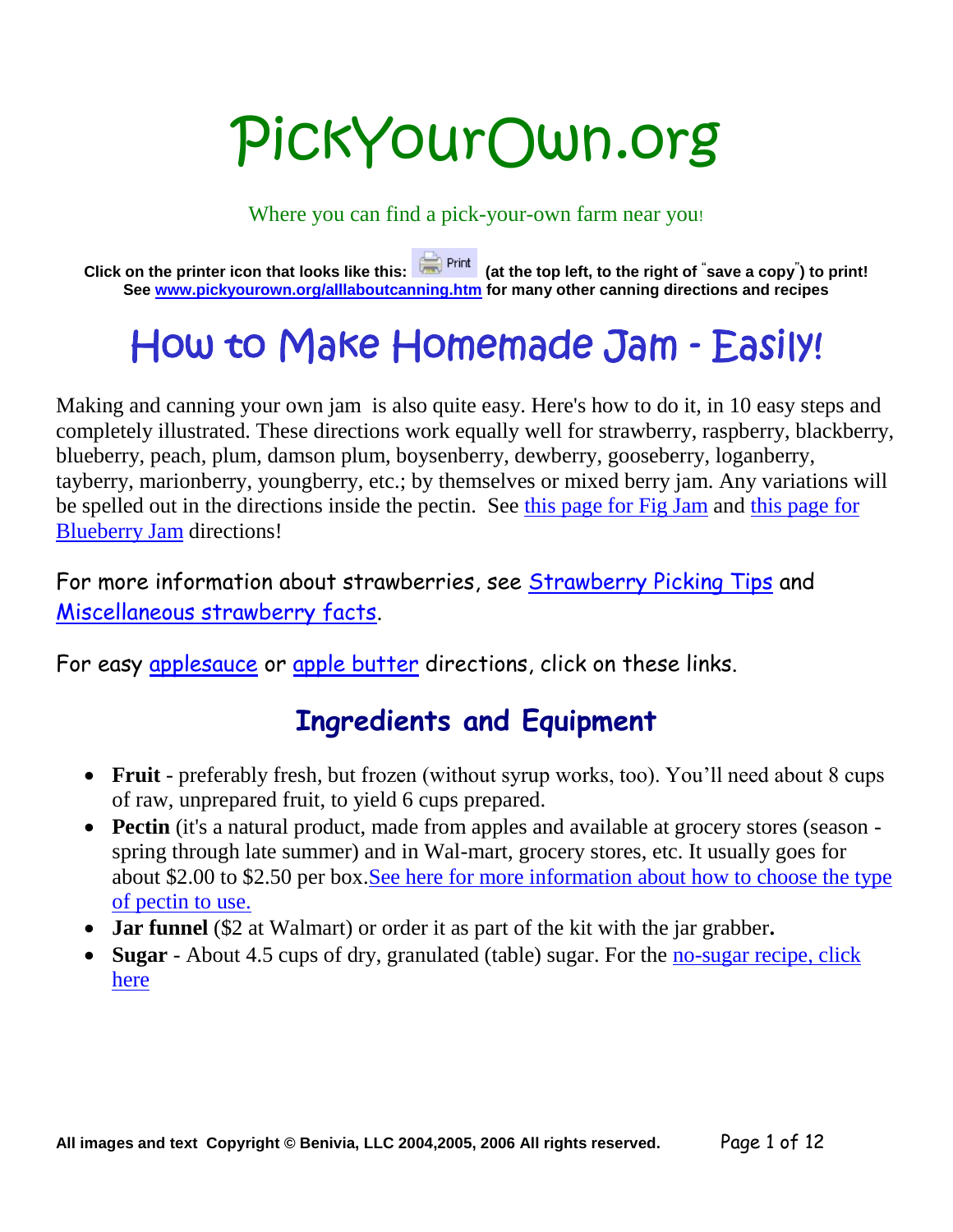- **Jar grabber** (to pick up the hot jars)- WalMart carries it *sometimes* or order it here. It's a tremendously useful to put cars in the canner and take the hot jars out (without scalding yourself!).
- **At least 1 large pot**; I prefer 16 to 20 quart Teflon lined pots for easy cleanup.
- **Large spoons and ladles**
- **1 Canner** (a huge pot to sterilize the jars after filling (about \$30 to \$35 at mall kitchen stores, sometimes at WalMart (seasonal item). Note: we sell canners and supplies here, too - at excellent prices - and it helps support this web site!
- **Ball jars** (Publix, WalMart carry then about \$7 per dozen 8 ounce jars including the lids and rings)
- **Lids** thin, flat, round metal lids with a gum binder that seals them against the top of the jar. They may only be used once.
- **Rings** metal bands that secure the lids to the jars. They may be reused many times.

## **Optional stuff:**

- Foley Food Mill (\$25) not necessary; only needed if you want to remove seeds (from blackberries) or make applesauce.
- **Lid lifter** (has a magnet to pick the lids out of the boiling water where you sterilize them. (\$2 at WalMart or it comes in the kit at left)

## **Jam-making Directions**

This example shows you how to make either Strawberry jam or Strawberry - Raspberry - Blackberry Jam - also called Triple Berry Jam (my favorite, and everyone I give a jar to, says it has become their favorite, too!) But you can use this recipe to make any type of jam; where there is a difference, I will point it out! The yield from this recipe is about 18 eight-ounce jars (which is the same as 9 pints).

#### **Step 1 - Pick the berries! (or buy them already picked)**

It's fun to go pick your own and you can obviously get better quality ones! At right is

**All images and text Copyright © Benivia, LLC 2004,2005, 2006** 

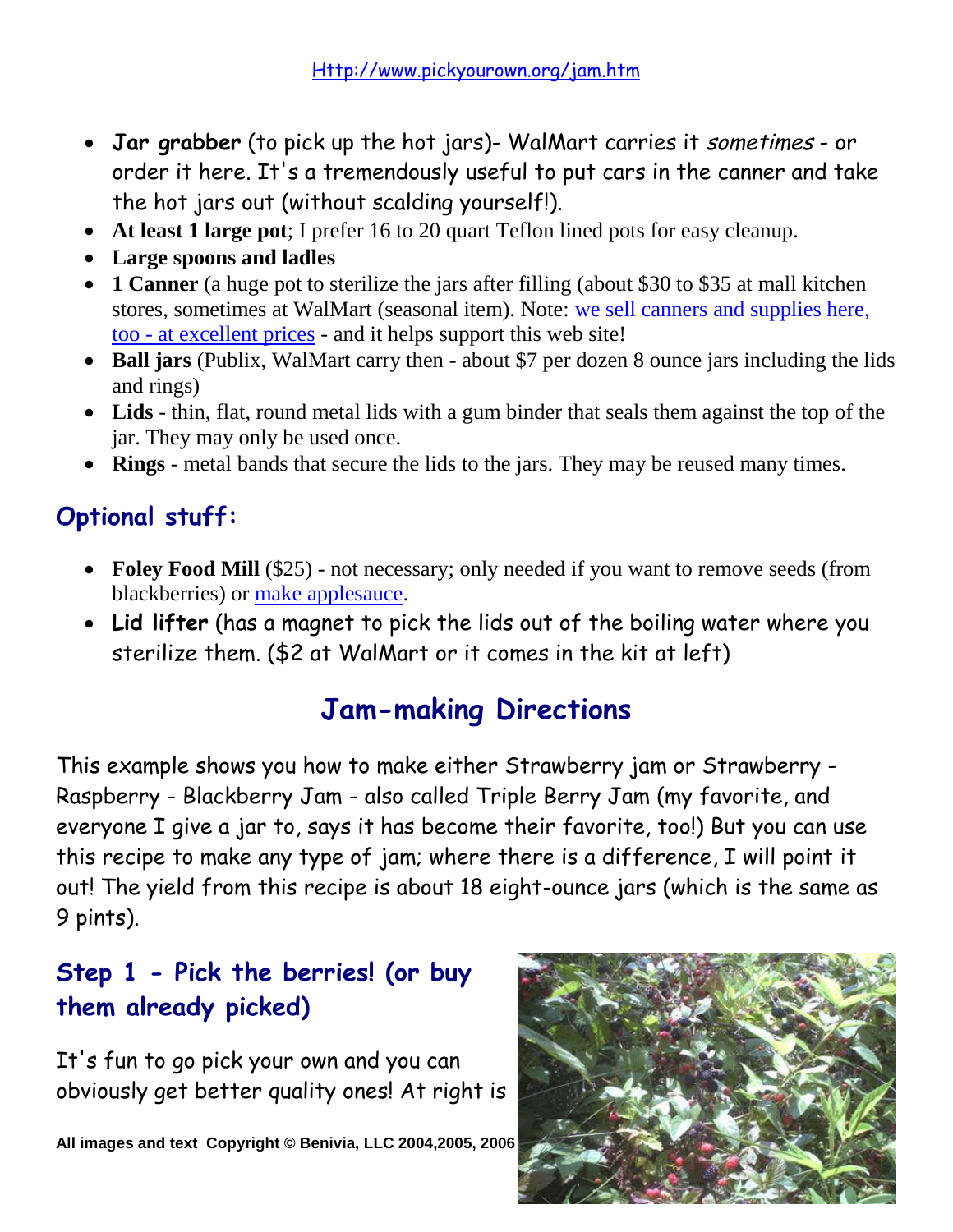a picture I took of wild blackberries - they are plentiful in late June throughout Georgia. I usually look in rural north Georgia.

I prefer to grow my own; which is really easy - but that does take some space and time.



As mentioned in the Ingredients section; you may use frozen berries (those without syrup or added sugar); which is especially useful if you want to make some jam in December to give away at Christmas!

Above and at left are strawberries and blackberries that I picked at a pick-your-own farm. If you want to pick your own, here is a list and links to the pick your own farms.

#### **How much fruit?**

Jam can ONLY be made in rather small batches - about 6 cups at a time - like the directions on the pectin say, DO NOT increase the recipes or the jam won't "set" (jell, thicken). (WHY? Alton Brown on the food channel says pectin can overcook easily and lose its thickening properties. It is easier and faster to get an even heat distribution in smaller batches. . It takes about 8 cups of raw, unprepared berries per batch. For triple berry jam, I use 4 cups of mushed (slightly crushed) strawberries, 1 cup of raspberries and 1 cup of



blackberries. For strawberry-only jam; you'll need 6 cups of mushed strawberries.



#### **Step 2 - Wash the jars and lids**

Now's a good time to get the jars ready, so you won't be rushed later. The dishwasher is fine for the jars, the water bath processing will sterilize

**All images and text Copyright © Benivia, LLC 2004,2005, 2006 All rights reserved.** Page 3 of 12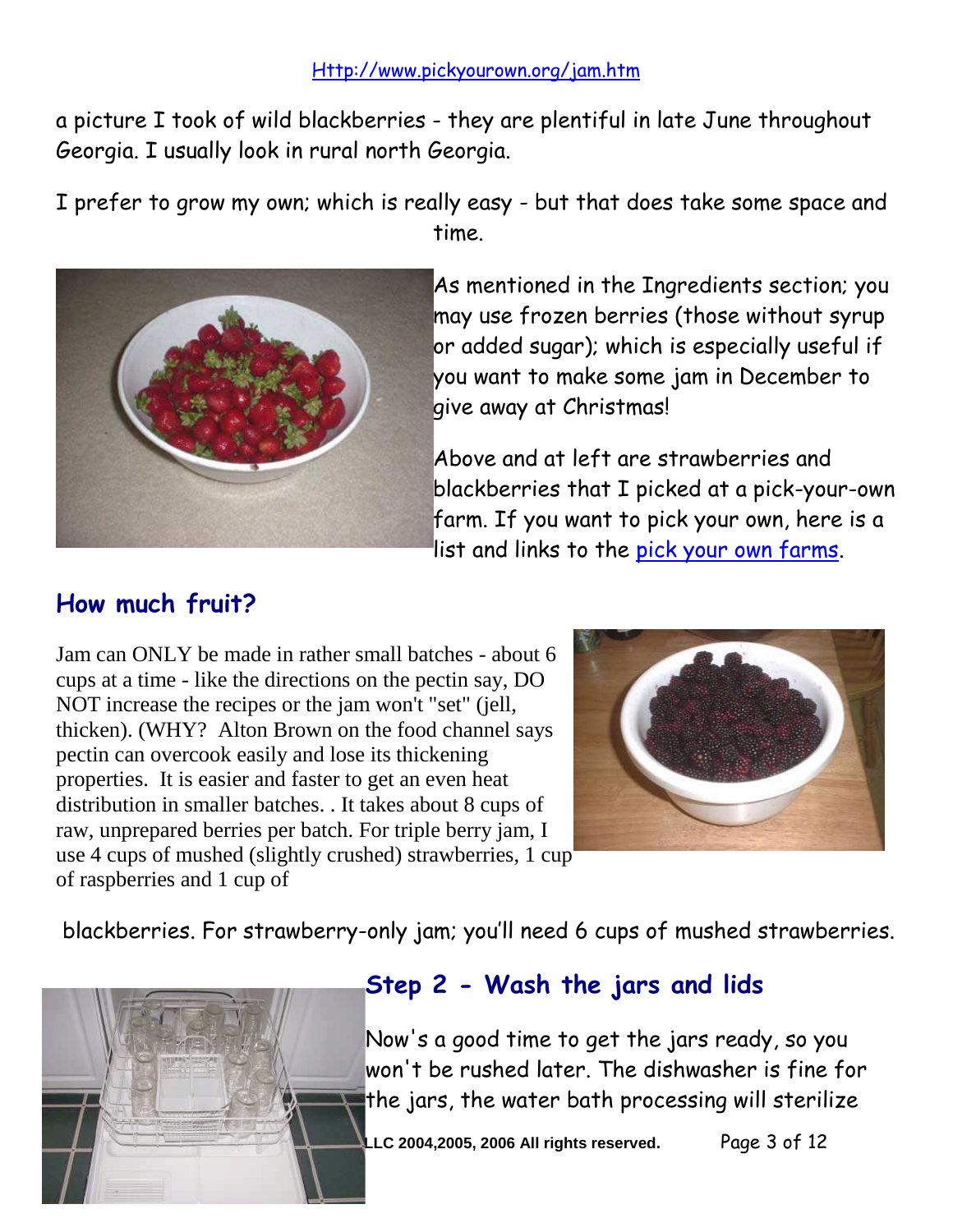them as well as the contents! If you don't have a dishwasher, you can wash the containers in hot, soapy water and rinse, then sterilize the jars by boiling them 10 minutes, and keep the jars in hot water until they are used.

NOTE: If unsterilized jars are used, the product should be processed for 5 more minutes. However, since this additional processing can result in a poor set (runny jam), it's better to sterilized the jars.

Put the lids into a pan of boiling water for 5 minutes, and use the magnetic "lid lifter wand" to pull them out. Leave the jars in the dishwasher on "heated dry" until you are ready to use them. Keeping them hot will prevent the jars from breaking when you fill them with the hot jam.

#### **Step 3 -Wash and hull the fruit!**

I'm sure you can figure out how to wash the fruit in plain cold water.

With strawberries you must remove the hulls. With other berries, just pick off any stems and leaves.

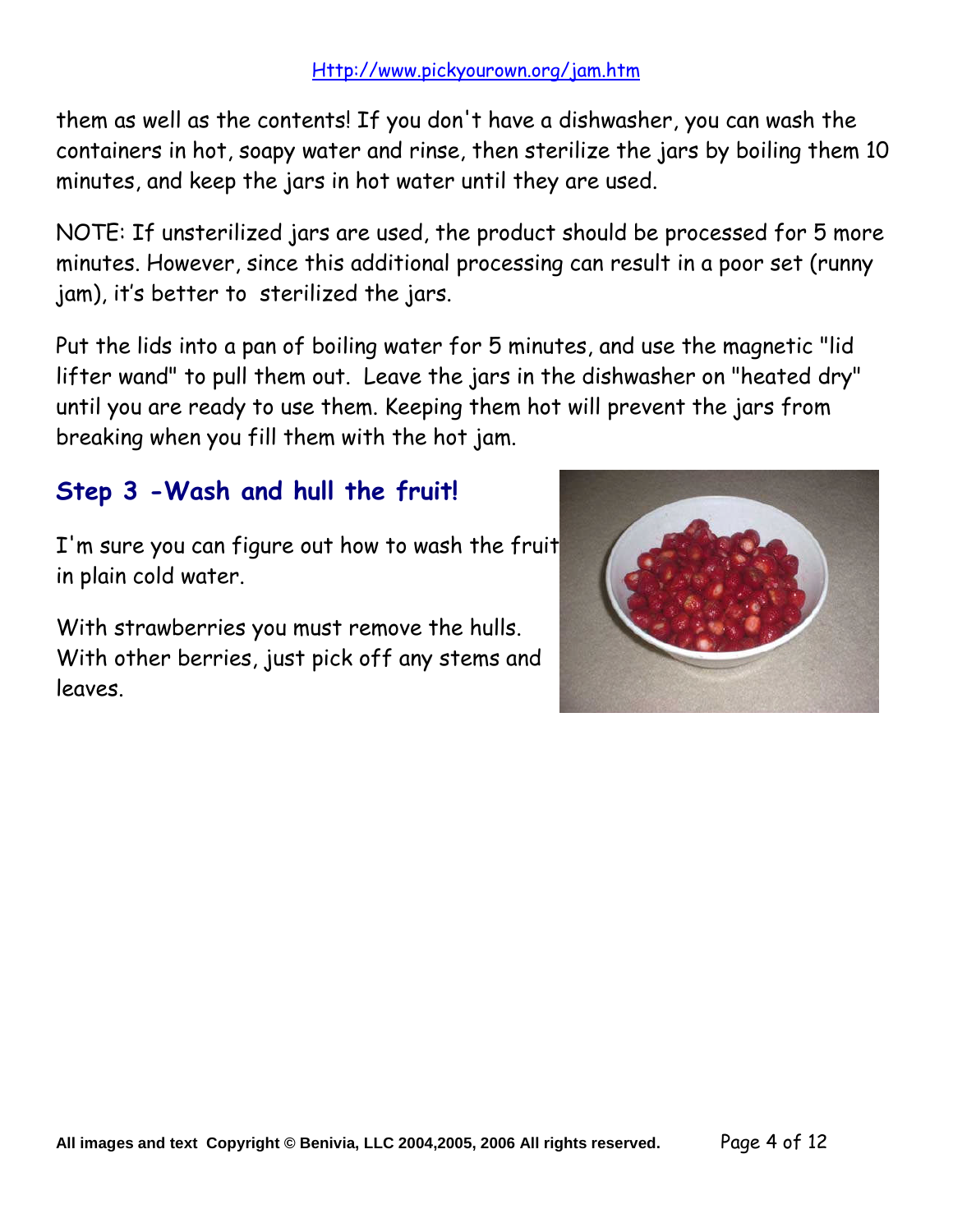#### **Step 4 - Crush the fruit**



Then you just mush them up a bit - not completely crushed, but mostly. Most people seem to like large chunks of fruit but crushing them releases the natural pectin so it can thicken. You'll need about 6 cups, mushed up.

If you want seedless jam, you may need to run the crushed berries through a

Foley food mill (at right). They cost about \$25.

It works well for blackberries, not so well for





raspberries, and no one tries to remove strawberry seeds (they're so small). I suppose you could train monkeys to pick them out, but they'd probably form a trade labor union. But I digress..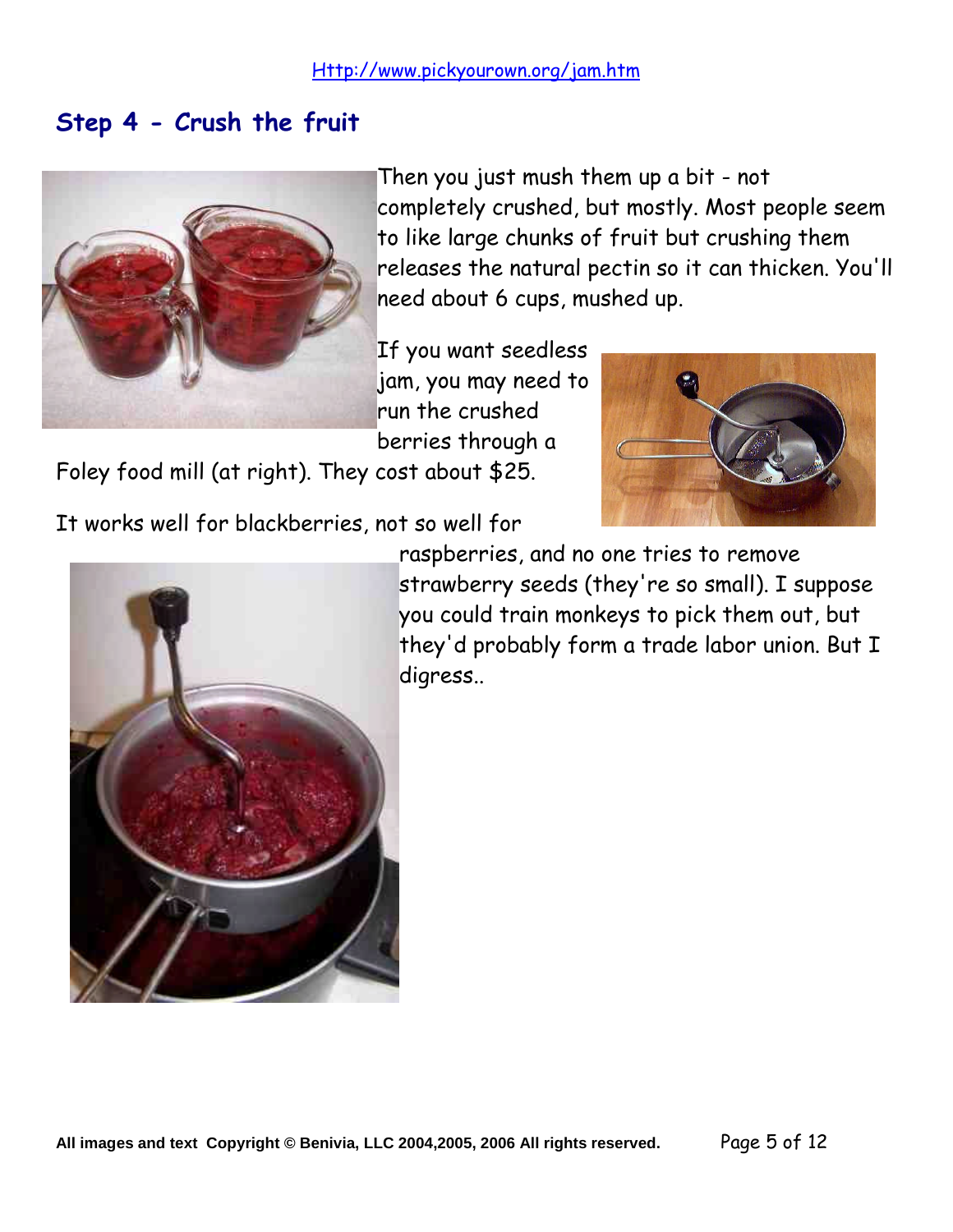#### **Step 5 - Measure out the sugar**

Depending upon which type of jam you're making (strawberry, blackberry, raspberry, apricot, peach, grape, etc.) you will need to use a different amount of sugar, jam and pectin. The precise measurements are found in each and every box of pectin sold. For most fruit; like berries, with the low sugar pectin (or no-sugar pectin), you'll need 4 cups of sugar. With regular pectin, about 7 cups of sugar. Mix the dry pectin with about 1/4



cup of sugar and keep this separate from the rest of the sugar. This helps to keep the pectin from clumping up and allows it to mix better!

If you would rather try to make jam with no added sugar, click here for those directions!



### **Step 6 - Mix the berries with the pectin and cook to a full boil**

Stir the pectin into the berries and put the mix in a big pot on the stove over medium to high heat (stir often enough to prevent burning). It should take about 5 to 10 minutes to get it to a full boil (the kind that can not be stirred away). If you add 1 teaspoon of butter or margarine to the mix it will greatly help to reduce the amount of foam that is

produced (which you have to scoop off and toss away).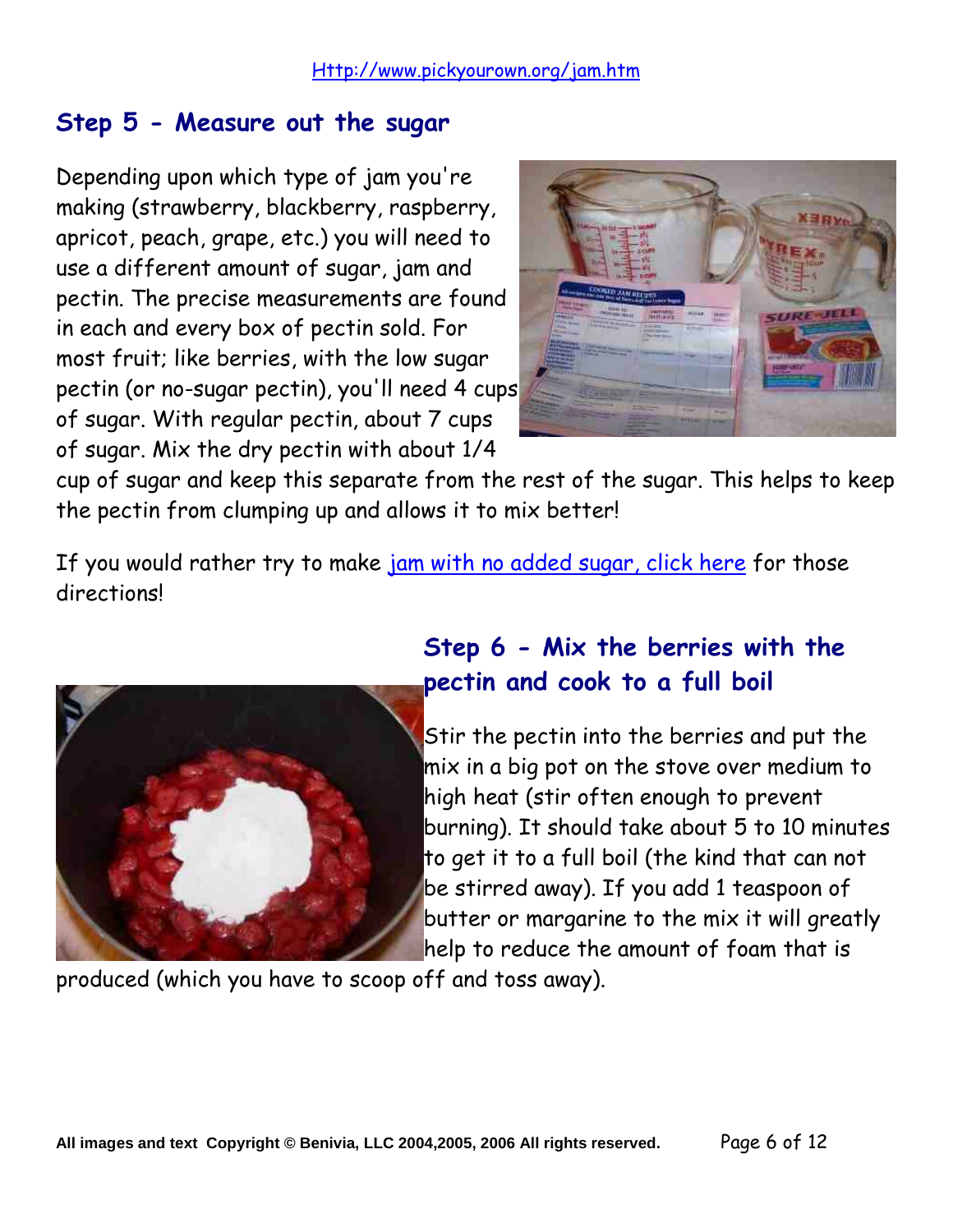**Notes about pectin:** I usually add about 20% more pectin (just open another pack and add a little) or else the jam is runnier than I like. With a little practice, you'll

find out exactly how much pectin to get the thickness you like.

Another tip: use the low sugar pectin. If you can't get the lower sugar pectin, No-sugar pectin works; you can add sugar to it. Either way, it cuts the amount of sugar you need from 7 cups per batch to 4 cups! And it tastes even better! On the other hand; I have never had success with the No-sugar



pectin without adding ANY sugar. It always turned out runny and bland. You might want to try using the low sugar recipe with a mixture of sugar and Splenda; that could work.



Is your jam too runny? Pectin enables you to turn out perfectly set jam every time. Made from natural apples, there are also low-sugar pectins that allow you to reduce the sugar you add by almost half! Get it here at BETTER prices!

#### **Step 7 - Get the lids sterilizing**



Lids: put the lids into a pan of hot water for at least several minutes; to soften up the gummed surface and clean the lids.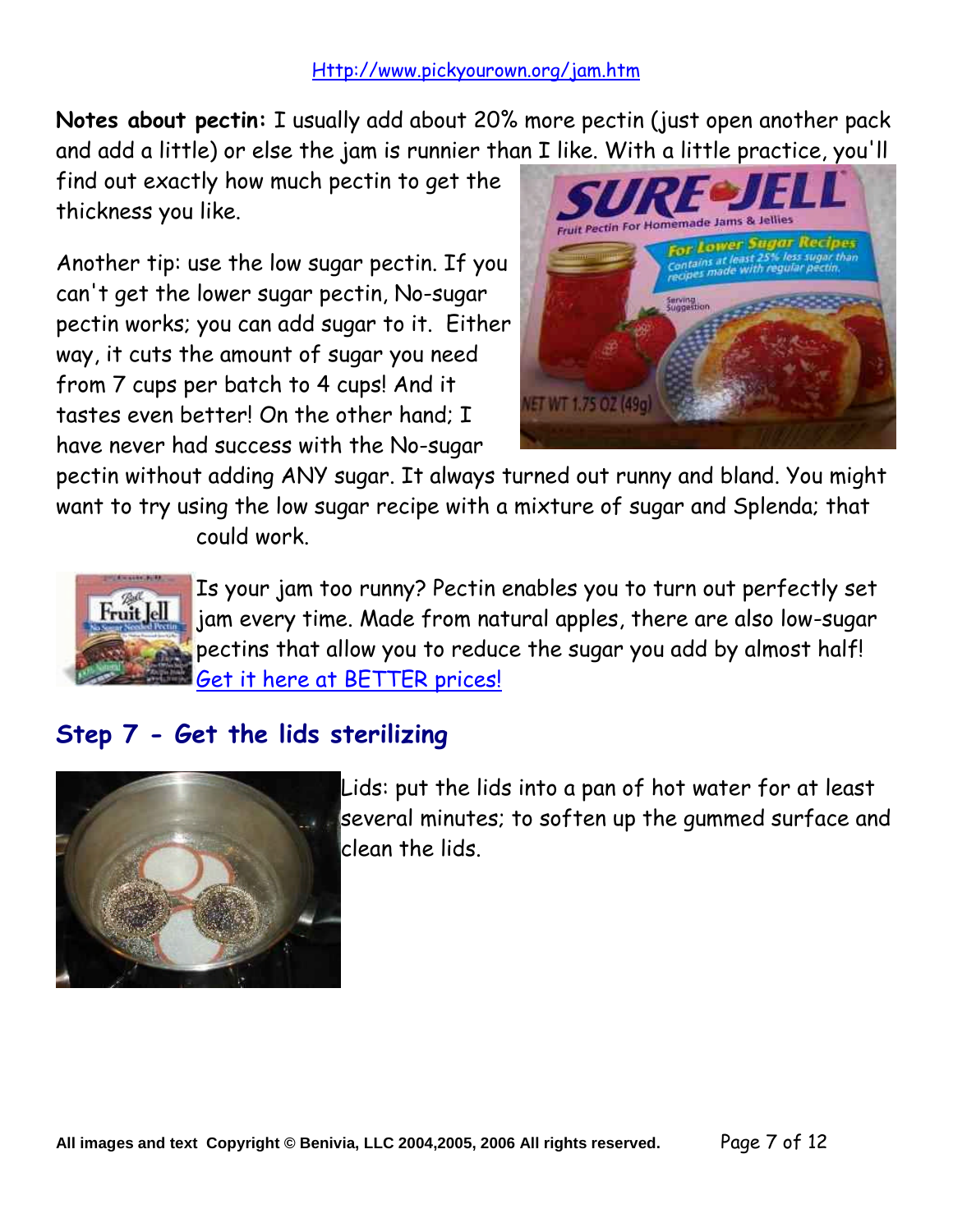#### **Step 8 - Add the remaining sugar and bring to a boil**



When the berry-pectin mix has reached a full boil, add the rest of the sugar (about 4 cups of sugar per 6 cup batch of berries) and then bring it back to a boil and boil hard for 1 minute.

#### **Step 9 - Testing for "jell" (thickness)**

I keep a metal tablespoon sitting in a glass of ice water, then take a half spoonful of the mix and let it cool to room temperature on the spoon. If it thickens up to the consistency I like, then I know the jam is ready. If not, I mix in a little more pectin (about 1/4 to 1/2 of another package) and bring it to a boil again for 1 minute.



#### **Step 10 - Optional: Let stand for 5 minutes and stir completely.**

Why? Otherwise, the fruit will often float to the top of the jar. This isn't a particular problem; you can always stir the jars later when you open them; but some people get fussy about everything being "just so", so I've included this step! Skipping this step won't affect the quality of the jam at all. You'll also notice that the less sugar you use, the more the fruit will float (chemists will tell you it is due to the decreased density of the solution!)

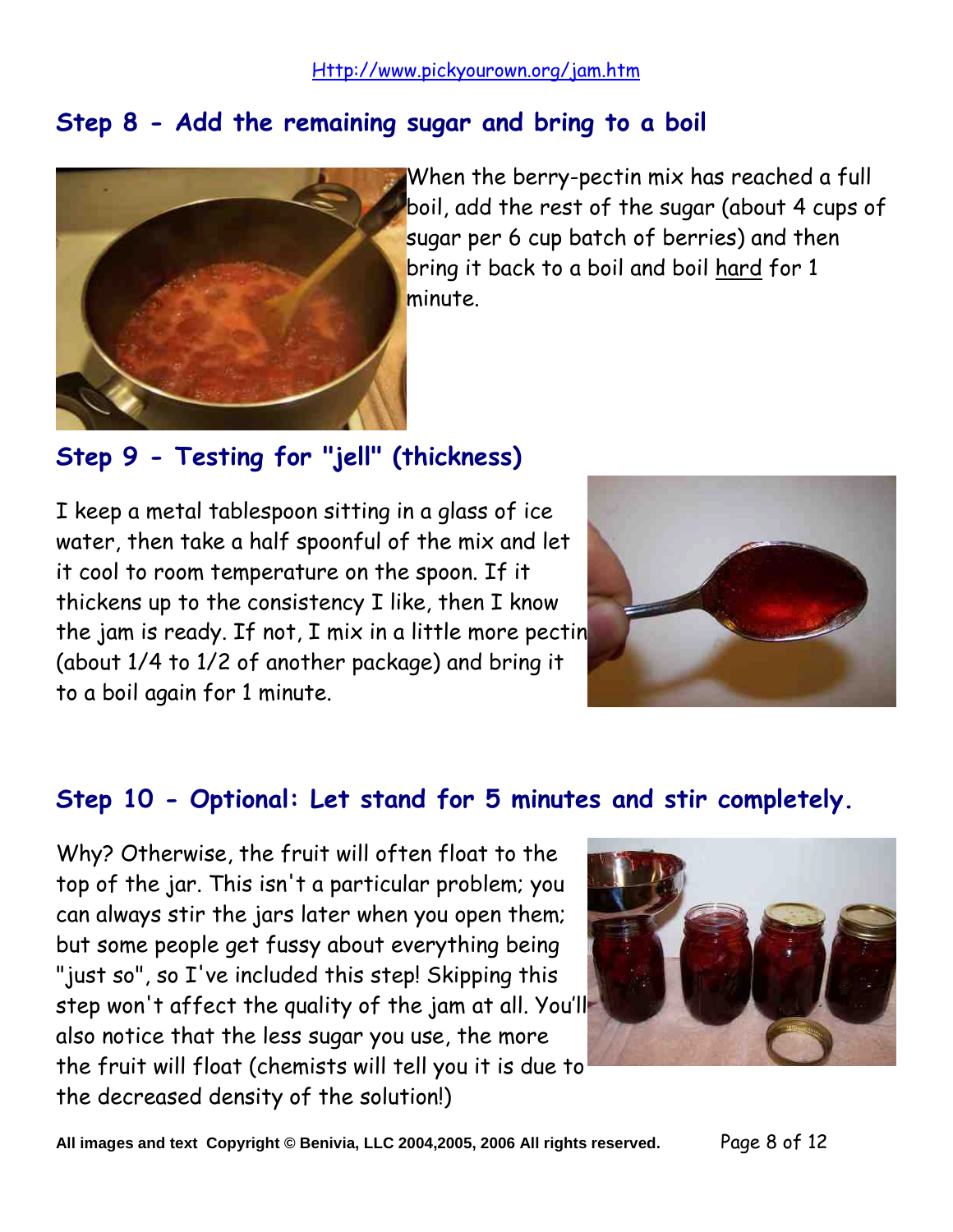#### **Step 11 - Fill the jars and put the lid and rings on**

Fill them to within 1/4 inch of the top, wipe any spilled jam off the top, seat the lid and tighten the ring around them. Then put them into the boiling water canner!



This is where the jar tongs come in really handy!



#### **Step 12 - Process the jars in the boiling water bath**

Keep the jars covered with at least 1 inch of water. Keep the water boiling. In general, boil them for 10 minutes, which is what SureJell (the makers of the



pectin) recommend. I say "in general" because you have to process (boil) them longer at higher altitudes than sea level, or if you use larger jars, or if you did not sterilize the jars and lids right before using them. The directions inside every box of pectin will tell you exactly. The directions on the pectin tend to be pretty conservative. Clemson University says you only need to process them for 5 minutes. I usually hedge my bets and start pulling them out after 5 minutes, and the

**All images and text Copyright © Benivia, LLC 2004,2005, 2006 All rights reserved.** Page 9 of 12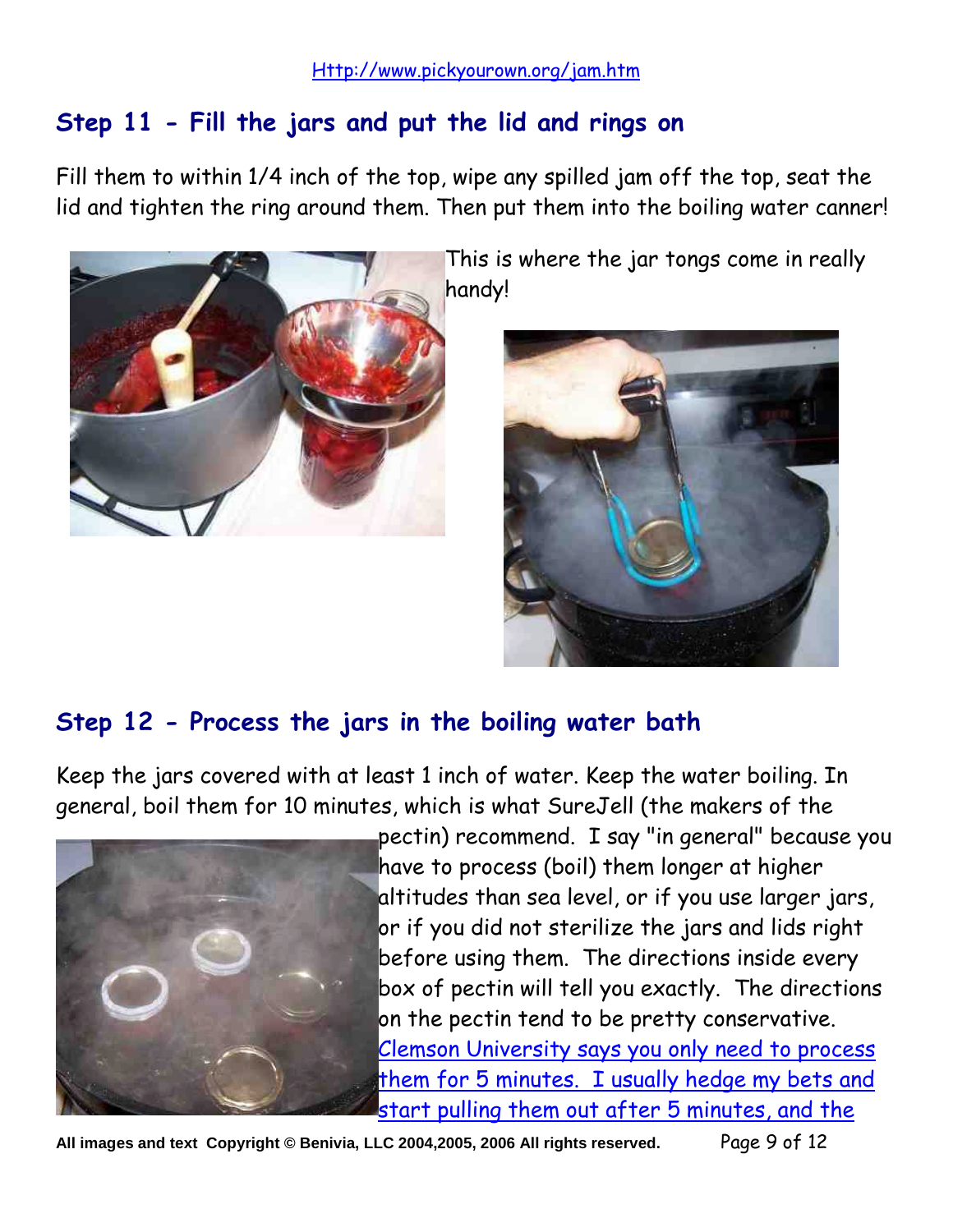last jars were probably in for 10. I rarely have a jar spoil, so it must work. But you don't want to process them too long, or the jam will turn dark and get runny. See the chart below for altitude adjustment to processing times, if you are not in the sea level to 1,000ft above sea level range.

Note: Some people don't even boil the jars; they just ladle it hot into hot jars, put the lids and rings on and invert them, but putting the jars in the boiling water bath REALLY helps to reduce spoilage! To me, it makes little sense to put all the working into making the jam and then not to process the jars to be sure they don't spoil!

| Recommended process time for jams in a boiling water canner. |                        |                              |                                                                     |    |  |
|--------------------------------------------------------------|------------------------|------------------------------|---------------------------------------------------------------------|----|--|
|                                                              |                        | Process Time at Altitudes of |                                                                     |    |  |
|                                                              |                        |                              | Style of Pack Jar Size 0 - 1,000 ft 1,001 - 6,000 ft Above 6,000 ft |    |  |
| Hot                                                          | Half-pints<br>or Pints | 5 min                        |                                                                     | 15 |  |

#### **Step 13 - Remove and cool the jars - Done!**



Lift the jars out of the water with your jar lifter tongs and let them cool without touching or bumping them in a draft-free place (usually takes overnight) You can then remove the rings if you like.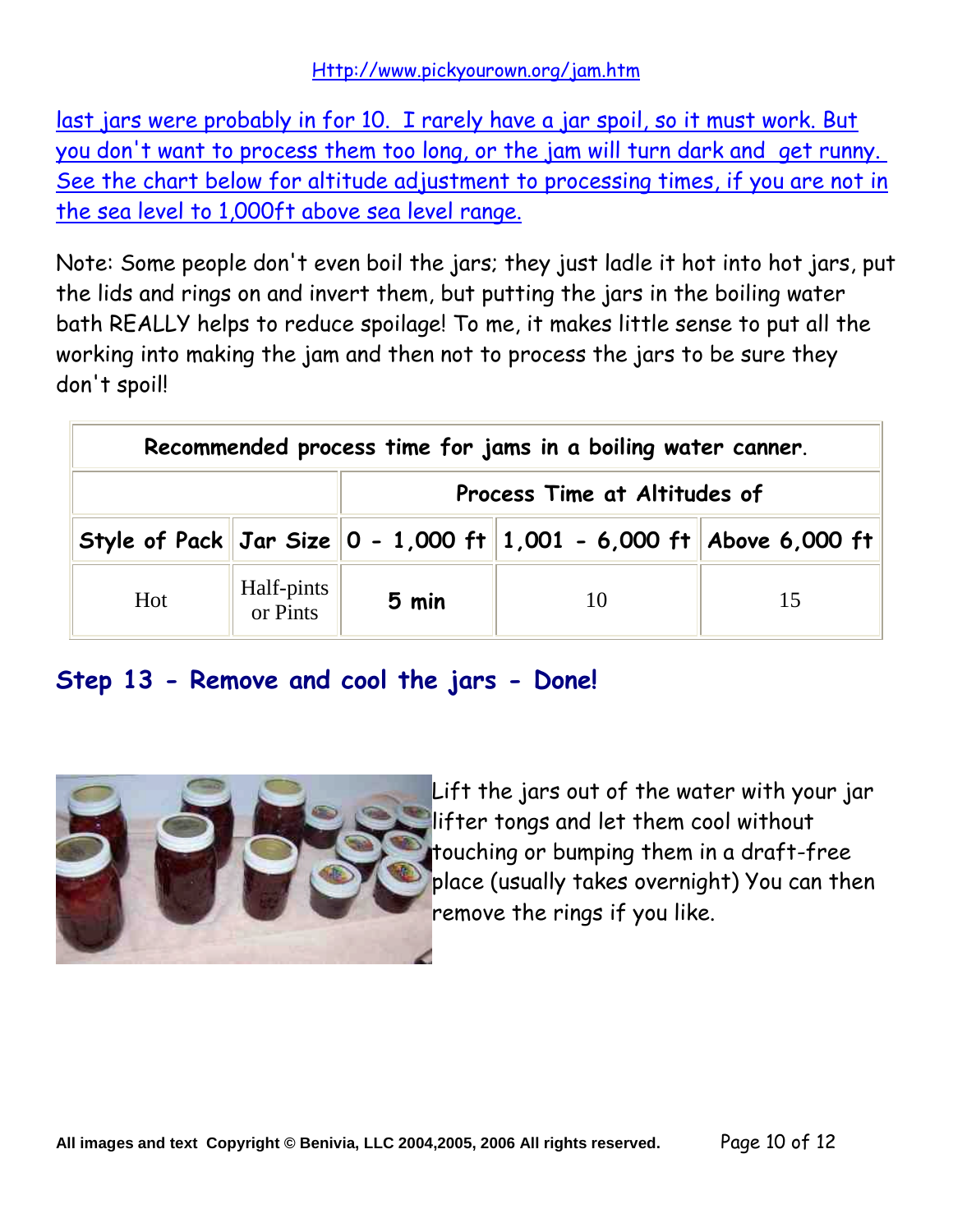Once cooled, they're ready to store. I find they last up to 12 months. But after about 6 to 8 months, they get darker in color and start to get runny. They still are safe to eat, but the flavor and texture aren't as good. So eat them in the first 6 months after you prepare them! Another trick is to keep the uncooked berries or other fruit in the freezer and make and can the jam as needed, so it's always fresh.

| Berries                                                            |                            |                      |                                     |                                          |
|--------------------------------------------------------------------|----------------------------|----------------------|-------------------------------------|------------------------------------------|
| $\left($ strawberries $\right)$                                    | $\vert$ 1 gallon           |                      | \$8.00/gallon Pick your own         | \$8.00                                   |
| Canning jars $(8 \text{ oz})$<br>size), includes lids<br>and rings | 18 jars                    | $$7.00/\text{dozen}$ | WalMart, BigLots,<br>Publix, Kroger | \$10.00                                  |
| Sugar                                                              | 4 cups                     | \$2.00               | WalMart, BigLots,<br>Publix, Kroger | \$2.00                                   |
| Pectin (low sugar,<br>$\text{dry}$                                 | 1 and a third<br>boxes $*$ | $$2.00$ per box      | WalMart, BigLots,<br>Publix, Kroger | \$2.70                                   |
| Total                                                              |                            |                      |                                     | \$22.70 total<br>or about \$1.25 per jar |